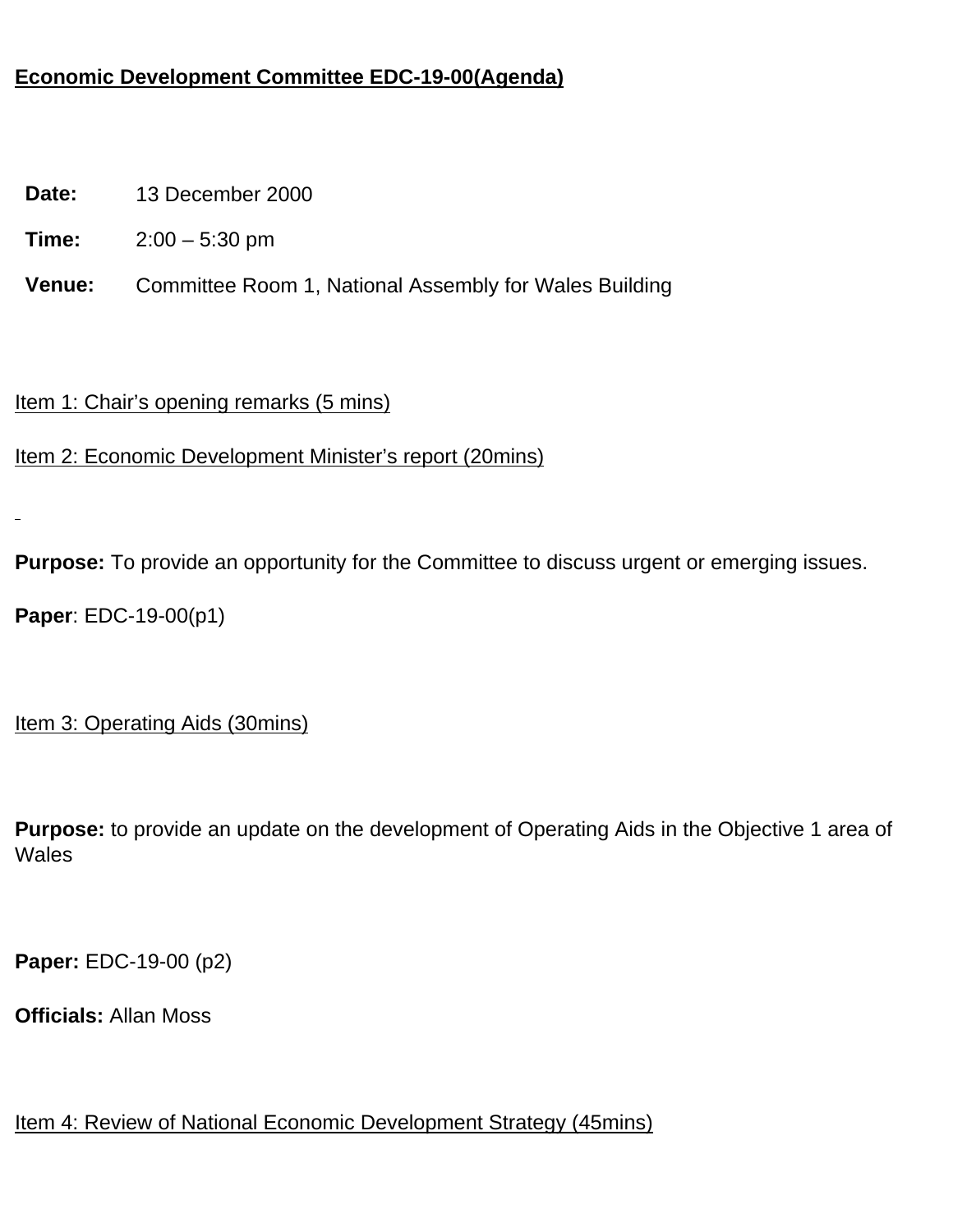**Purpose:** Current issues relating to sectoral selectivity

**Paper**: EDC-19-00(p3) - Sectoral Selectivity

EDC-19-00(p4) – WDA audit of call centres

EDC -19-00(p5) – "A Culture in common"

**Officials**: Steve Phillips

Gareth Edwards

**External contributors :** Prof. Steven Hill, University of Glamorgan/WDA

A N other from WDA

## **BREAK FOR 15 MINUTES**

Item 5: Review of Business Support and Development (40 mins)

**Purpose:** To consider the final report of this review

**Paper**: EDC-19-00(p6)

**In attendance:**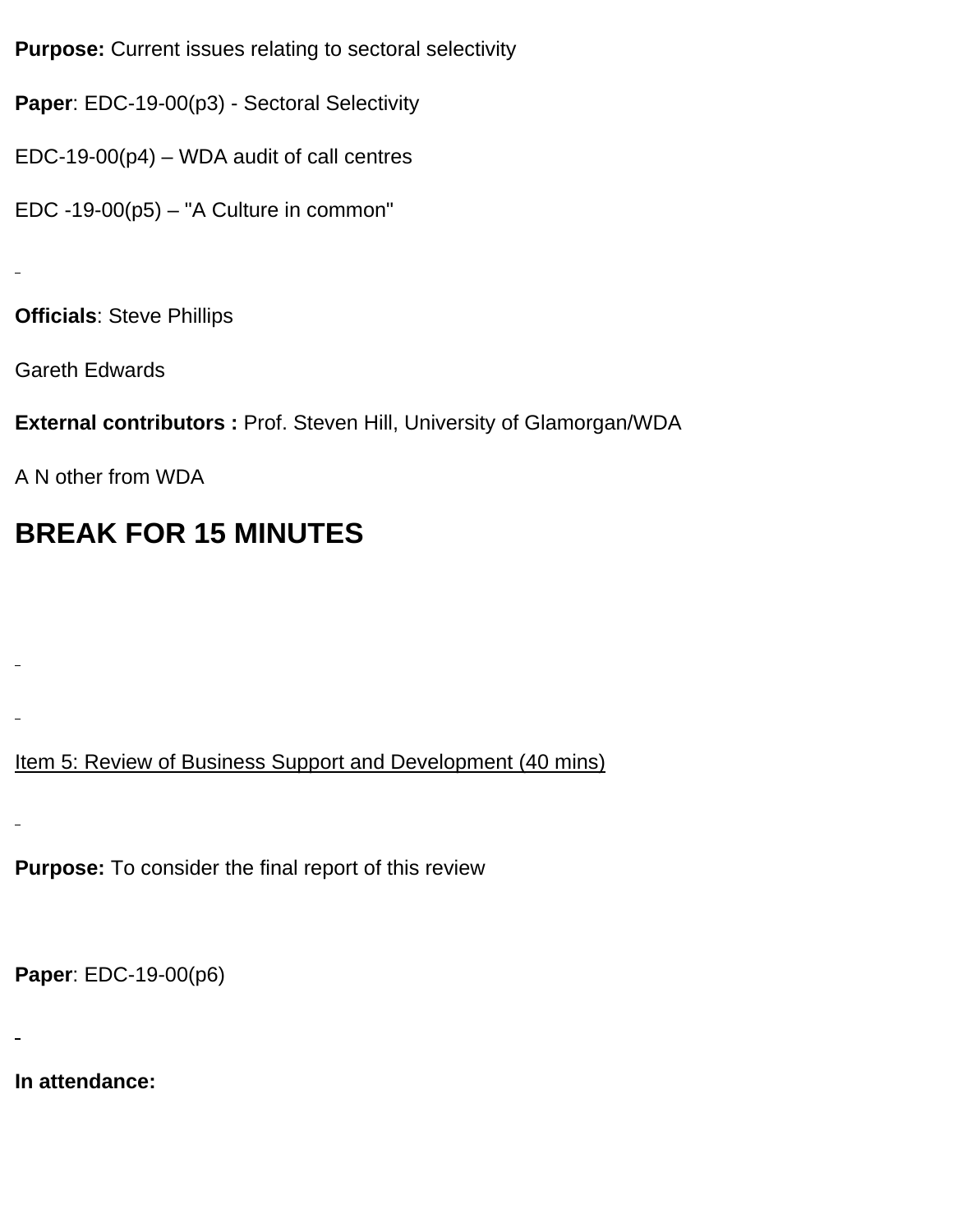Item 6: Structural funds (40 mins)

**Purpose**: To consider proposals for monitoring and evaluation of the Structural Funds programmes and to receive a progress report on Objective 1.

**Paper**: EDC-19-00(p7) : Progress report on Objective 1

EDC-19-00(p8) : Monitoring and evaluation of Objectives 1 & 3.

## **In attendance**:

John Clark – Chief Executive, WEFO

Phil Gray – Head of Corporate Planning and Services Division, WEFO

## Item 7: Minutes of meeting on 29 November **(10 minutes)**

**Papers:** EDC-18 -00 (min)

EDC-19-00(p.9) Action outstanding

Papers for Information